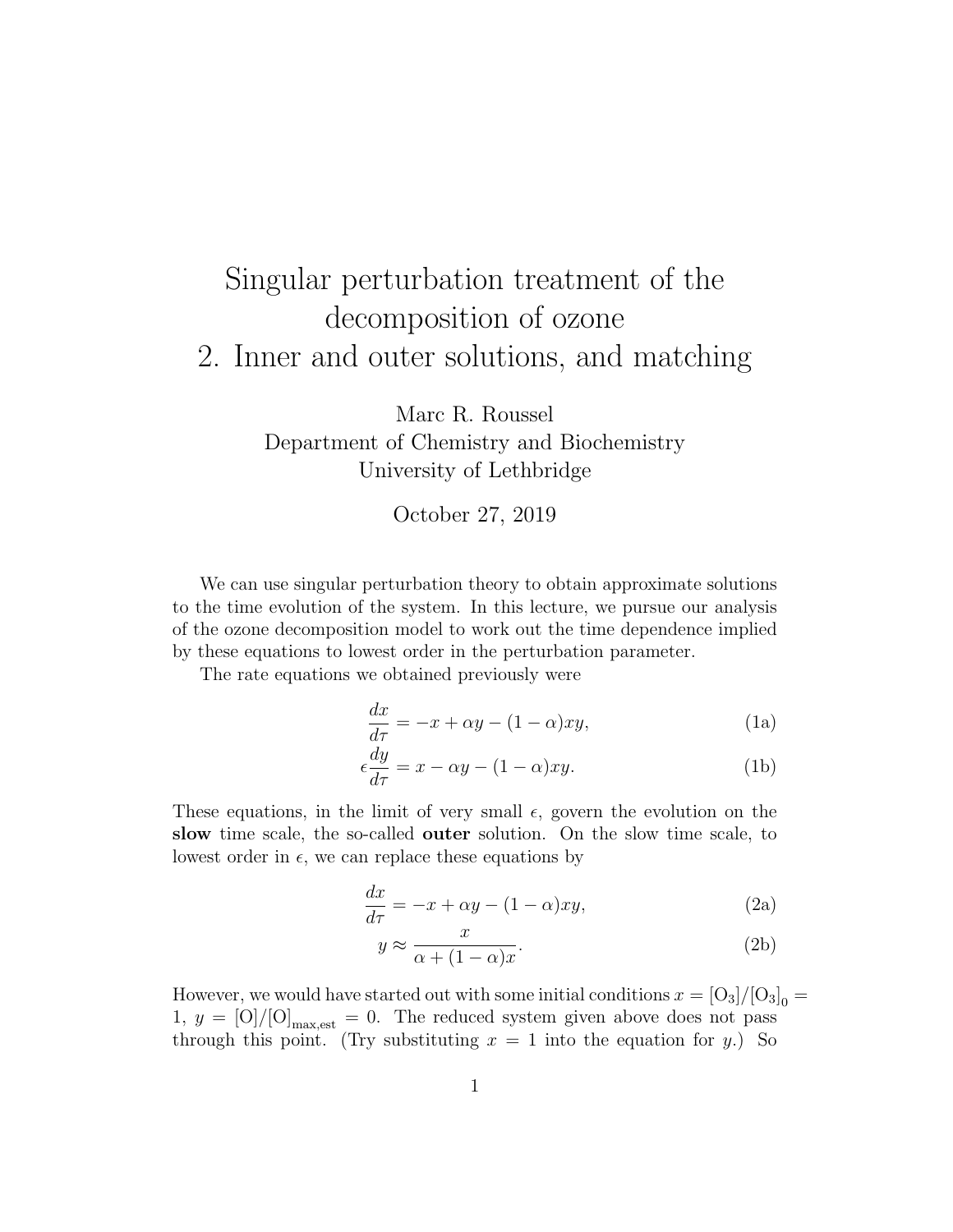somehow, we need to get from our real initial condition to the conditions represented by the reduced system. We will have to solve a different problem to solve for the dynamics on the fast time scale, i.e. the inner solution and then join the two solutions together.

## 1 The outer solution

Combining the two equations in the system (2), we get

$$
\frac{dx}{d\tau} = \frac{-2x^2(1-\alpha)}{\alpha + (1-\alpha)x}.
$$

This equation can be solved relatively straightforwardly by separation of variables:

$$
dx \frac{\alpha + (1 - \alpha)x}{-2x^2(1 - \alpha)} = d\tau.
$$

$$
\therefore \int_{x_i}^x du \left( -\frac{\alpha}{2(1 - \alpha)} u^{-2} - \frac{1}{2} u^{-1} \right) = \int_0^\tau dt.
$$

Here, I used  $u$  and  $t$  as dummy integration variables to avoid ambiguity in the expression. I also have a (for now) unknown  $x_i$ , which is the value of x at which the outer solution takes over from the inner solution. Evaluating the integrals, we have

$$
\left[\frac{\alpha}{2(1-\alpha)}u^{-1} - \frac{1}{2}\ln u\right]_{x_i}^x = \tau.
$$

$$
\therefore \frac{\alpha}{2(1-\alpha)}\left(\frac{1}{x} - \frac{1}{x_i}\right) - \frac{1}{2}\ln\left(\frac{x}{x_i}\right) = \tau.
$$

## 2 The inner solution

To get the inner solution (the fast initial transient), we need to transform our rate equations by stretching out the time variable. Specifically, we choose

$$
\tau = \epsilon \theta,
$$

where  $\theta$  is our new "stretched" time, i.e. a measure of time appropriate on the fast time scale. This transformation of time gives the fast-time scale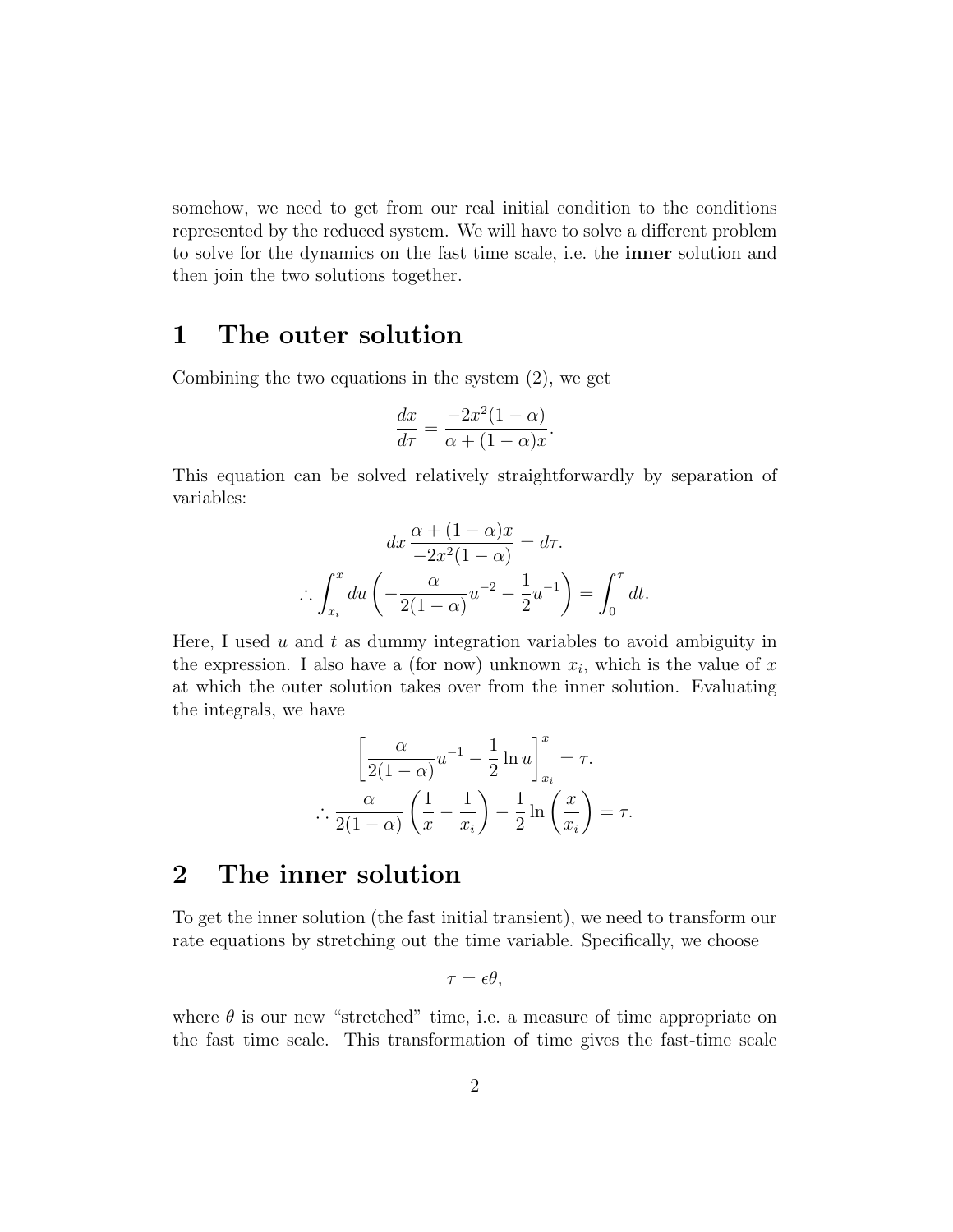differential equations

$$
\frac{dx}{d\theta} = \epsilon [-x + \alpha y - (1 - \alpha)xy],
$$
  

$$
\frac{dy}{d\theta} = x - \alpha y - (1 - \alpha)xy.
$$

If  $\epsilon$  is small, to lowest order, these equations become

$$
\frac{dx}{d\theta} \approx 0,\tag{3a}
$$

$$
\frac{dy}{d\theta} = x - \alpha y - (1 - \alpha)xy.
$$
 (3b)

Thus,  $x$  is approximately constant during the transient. Given our initial conditions, the solution for  $x(t)$  is therefore

$$
x(t) \approx 1.
$$

Equation (3b) therefore becomes

$$
\frac{dy}{d\theta} \approx 1 - y.
$$

This equation is easy to solve by separation of variables. The solution is

$$
y = 1 - e^{-\theta}.
$$

## 3 Matching

To lowest order in  $\epsilon$ , we have the following:

- On the fast time scale,  $x \approx 1$  and  $y = 1 e^{-\theta}$ , with  $\theta = \tau/\epsilon$ .
- On the slow time scale,

$$
y = y_{\mathcal{S}}(x) \approx \frac{x}{\alpha + (1 - \alpha)x}
$$

and

$$
\frac{\alpha}{2(1-\alpha)}\left(\frac{1}{x}-\frac{1}{x_i}\right)-\frac{1}{2}\ln\left(\frac{x}{x_i}\right)=\tau.
$$